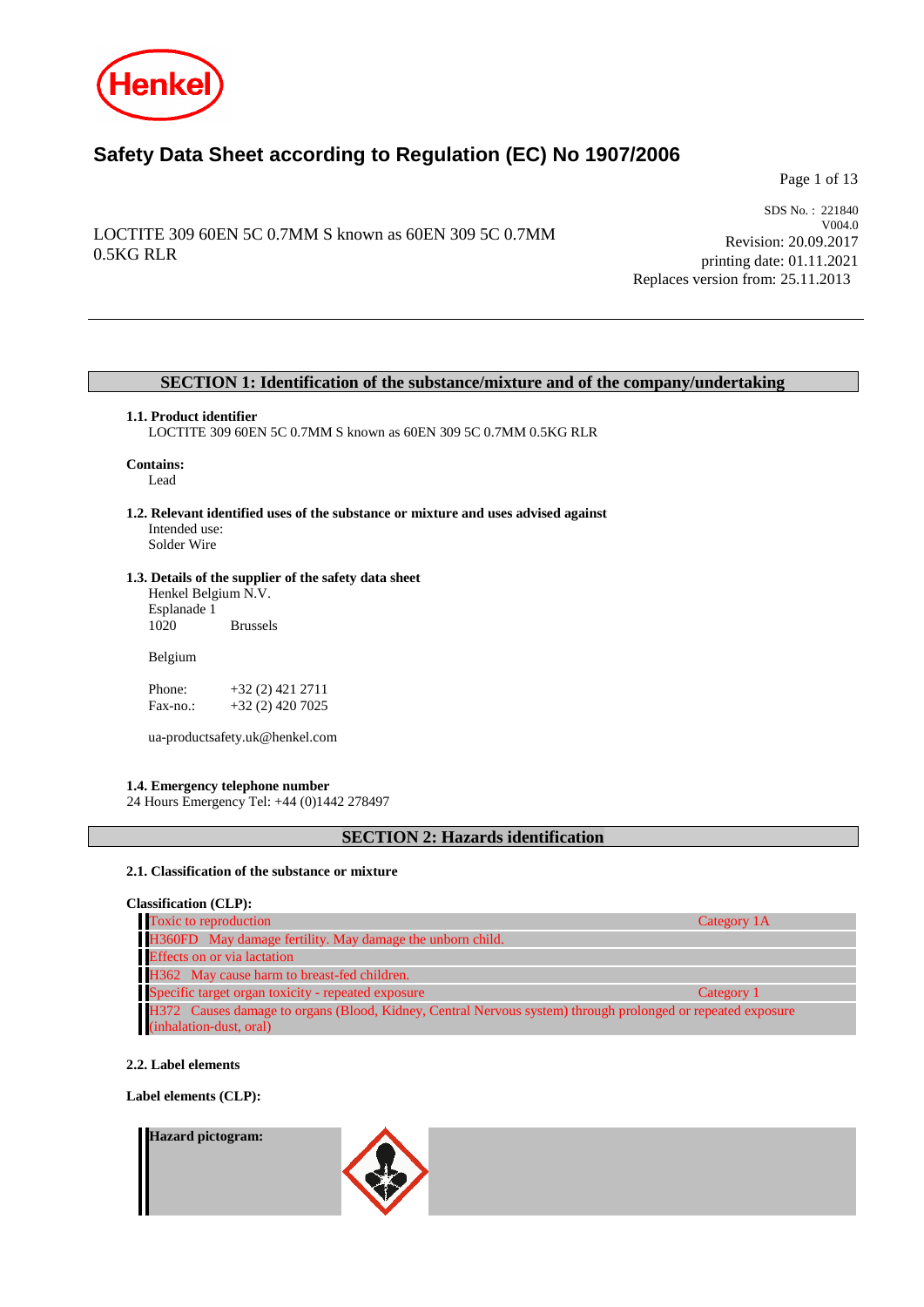| <b>Signal word:</b>                                  | Danger                                                                                                                                                                                                                                             |
|------------------------------------------------------|----------------------------------------------------------------------------------------------------------------------------------------------------------------------------------------------------------------------------------------------------|
|                                                      |                                                                                                                                                                                                                                                    |
| <b>Hazard statement:</b>                             | H360FD May damage fertility. May damage the unborn child.<br>H362 May cause harm to breast-fed children.<br>H372 Causes damage to organs (Blood, Kidney, Central Nervous system) through<br>prolonged or repeated exposure (inhalation-dust, oral) |
|                                                      |                                                                                                                                                                                                                                                    |
| <b>Supplemental information</b>                      | Restricted to professional users.<br>Contains Rosin; Rosin, reaction products with acrylic acid. May produce an allergic<br>reaction.                                                                                                              |
|                                                      |                                                                                                                                                                                                                                                    |
| <b>Precautionary statement:</b><br><b>Prevention</b> | P201 Obtain special instructions before use.<br>P261 Avoid breathing fume.<br>P263 Avoid contact during pregnancy and while nursing.<br>P280 Wear protective gloves/protective clothing.                                                           |
|                                                      |                                                                                                                                                                                                                                                    |
| <b>Precautionary statement:</b><br><b>Response</b>   | P308+P313 IF exposed or concerned: Get medical advice/attention.                                                                                                                                                                                   |

#### **2.3. Other hazards**

This product contains modified rosin.

Avoid breathing fumes given out during soldering.

Flux fumes may irritate the nose, throat and lungs and may after prolonged/repeated exposure give an allergic reaction (asthma). After handling solder wash hands with soap and water before eating, drinking or smoking.

Keep out of reach of children.

Regulations forbid the use of lead solder in any private or public drinking water supply system.

Do not heat above 500 °C

Not fulfilling Persistent, Bioaccumulative and Toxic (PBT), very Persistent and very Bioaccumulative (vPvB) criteria.

# **SECTION 3: Composition/information on ingredients**

## **3.2. Mixtures**

## **Declaration of the ingredients according to CLP (EC) No 1272/2008:**

| <b>Hazardous</b> components<br>CAS-No.     | <b>EC</b> Number<br><b>REACH-Reg No.</b> | content     | <b>Classification</b>        |
|--------------------------------------------|------------------------------------------|-------------|------------------------------|
| Lead<br>7439-92-1                          | $231 - 100 - 4$<br>01-2119513221-59      | $25 - 50%$  | Lact.<br>H <sub>362</sub>    |
|                                            |                                          |             | STOT RE 1: Inhalation - dust |
|                                            |                                          |             | H372<br>STOT RE 1: Oral      |
|                                            |                                          |             | H372                         |
|                                            |                                          |             | Repr. 1A<br><b>H360FD</b>    |
| Tin                                        | $231 - 141 - 8$                          | 50 - 100 %  |                              |
| 7440-31-5                                  | 01-2119486474-28                         |             |                              |
| Rosin                                      | 232-475-7                                | $0.1 < 1\%$ | Skin Sens. 1                 |
| 8050-09-7                                  | 01-2119480418-32                         |             | H317                         |
| Rosin, reaction products with acrylic acid | 280-192-2                                | $0.1 < 1\%$ | Skin Sens. 1                 |
| 83137-13-7                                 |                                          |             | H <sub>3</sub> 17            |

**For full text of the H - statements and other abbreviations see section 16 "Other information". Substances without classification may have community workplace exposure limits available.**

## **SECTION 4: First aid measures**

#### **4.1. Description of first aid measures**

Inhalation: Move to fresh air. If symptoms persist, seek medical advice.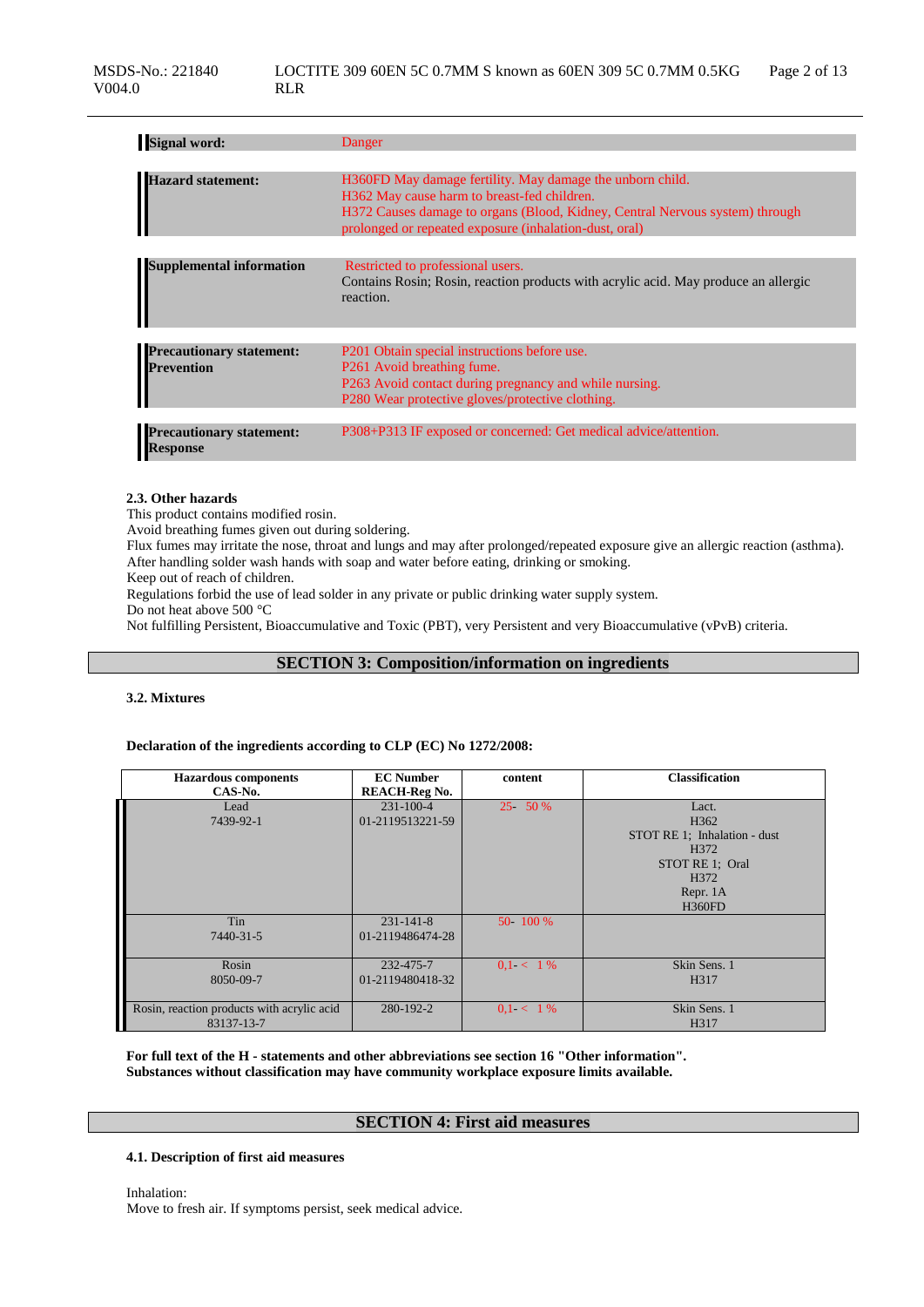Skin contact: Rinse with running water and soap. Obtain medical attention if irritation persists.

Eye contact: Flush eyes with plenty of water for at least 5 minutes. If irritation persists seek medical attention.

Ingestion: Do not induce vomiting. Seek medical advice.

#### **4.2. Most important symptoms and effects, both acute and delayed**

Flux fumes may irritate the nose, throat and lungs and may after prolonged/repeated exposure give an allergic reaction (asthma).

Prolonged or repeated contact may cause skin irritation.

Prolonged or repeated contact may cause eye irritation.

**4.3. Indication of any immediate medical attention and special treatment needed**

See section: Description of first aid measures

# **SECTION 5: Firefighting measures**

**5.1. Extinguishing media Suitable extinguishing media:** Carbon dioxide, foam, powder Fine water spray

**Extinguishing media which must not be used for safety reasons:** Do not use water on fires where molten metal is present.

## **5.2. Special hazards arising from the substance or mixture**

High temperatures may produce heavy metal dust, fumes or vapours. The flux medium will give rise to irritating fumes.

## **5.3. Advice for firefighters**

Wear self-contained breathing apparatus.

#### **Additional information:**

The product itself does not burn. Any fire extinguishing action should be appropriate to the surroundings.

## **SECTION 6: Accidental release measures**

## **6.1. Personal precautions, protective equipment and emergency procedures**

Avoid contact with skin and eyes. Wear protective equipment. Ensure adequate ventilation.

## **6.2. Environmental precautions**

Do not empty into drains / surface water / ground water.

## **6.3. Methods and material for containment and cleaning up**

Scrape up spilled material and place in a closed container for disposal.

#### **6.4. Reference to other sections**

See advice in section 8

**SECTION 7: Handling and storage**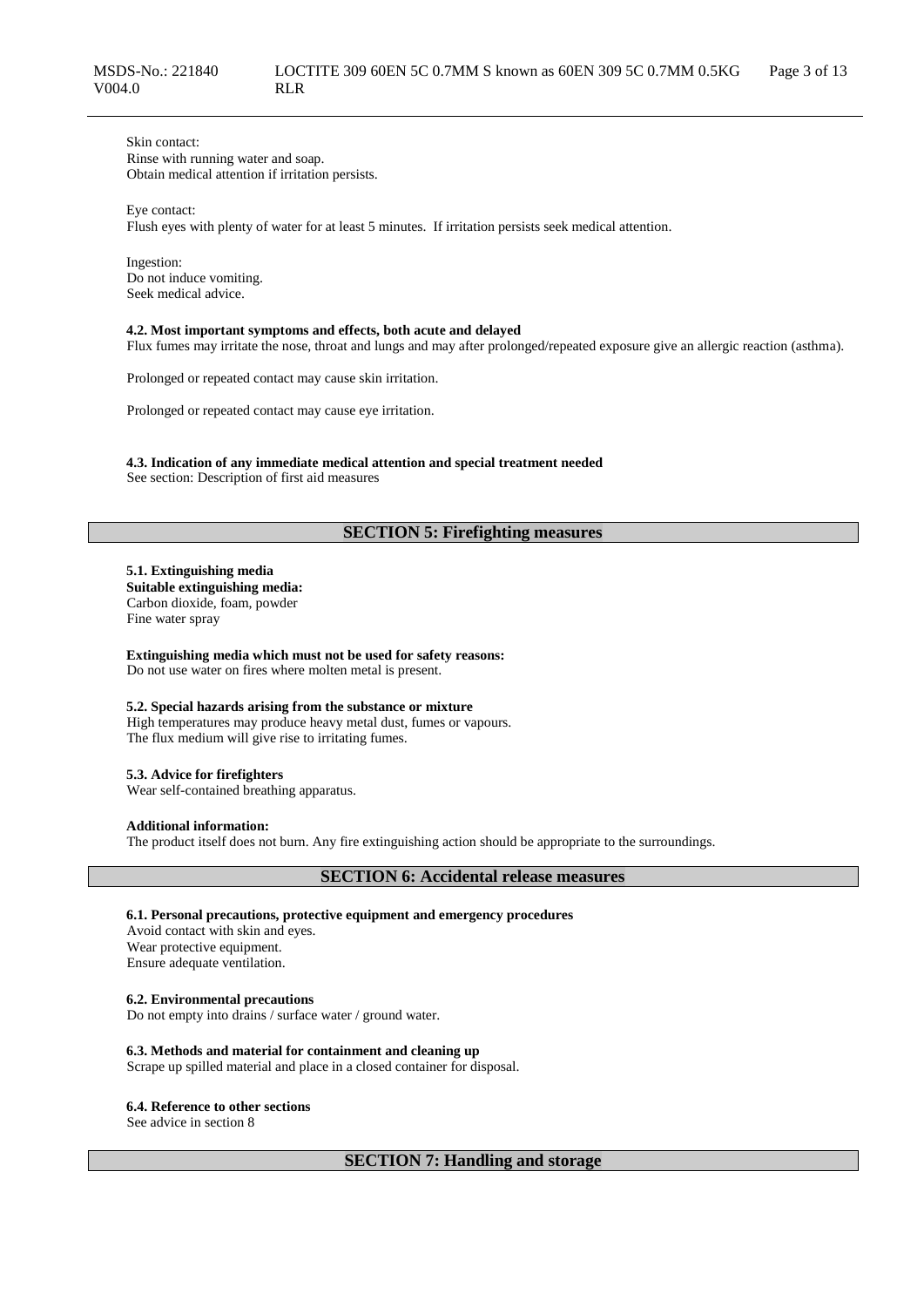## **7.1. Precautions for safe handling**

Extraction is necessary to remove fumes evolved during reflow. When using do not eat, drink or smoke. Wash hands before breaks and immediately after handling the product. See advice in section 8 Avoid breathing fumes given out during soldering. Do not heat above 500 °C

Hygiene measures:

Good industrial hygiene practices should be observed. Do not eat, drink or smoke while working. After handling solder wash hands with soap and water before eating, drinking or smoking.

## **7.2. Conditions for safe storage, including any incompatibilities**

Ensure good ventilation/extraction. Store in a cool, dry place. Refer to Technical Data Sheet

**7.3. Specific end use(s)** Solder Wire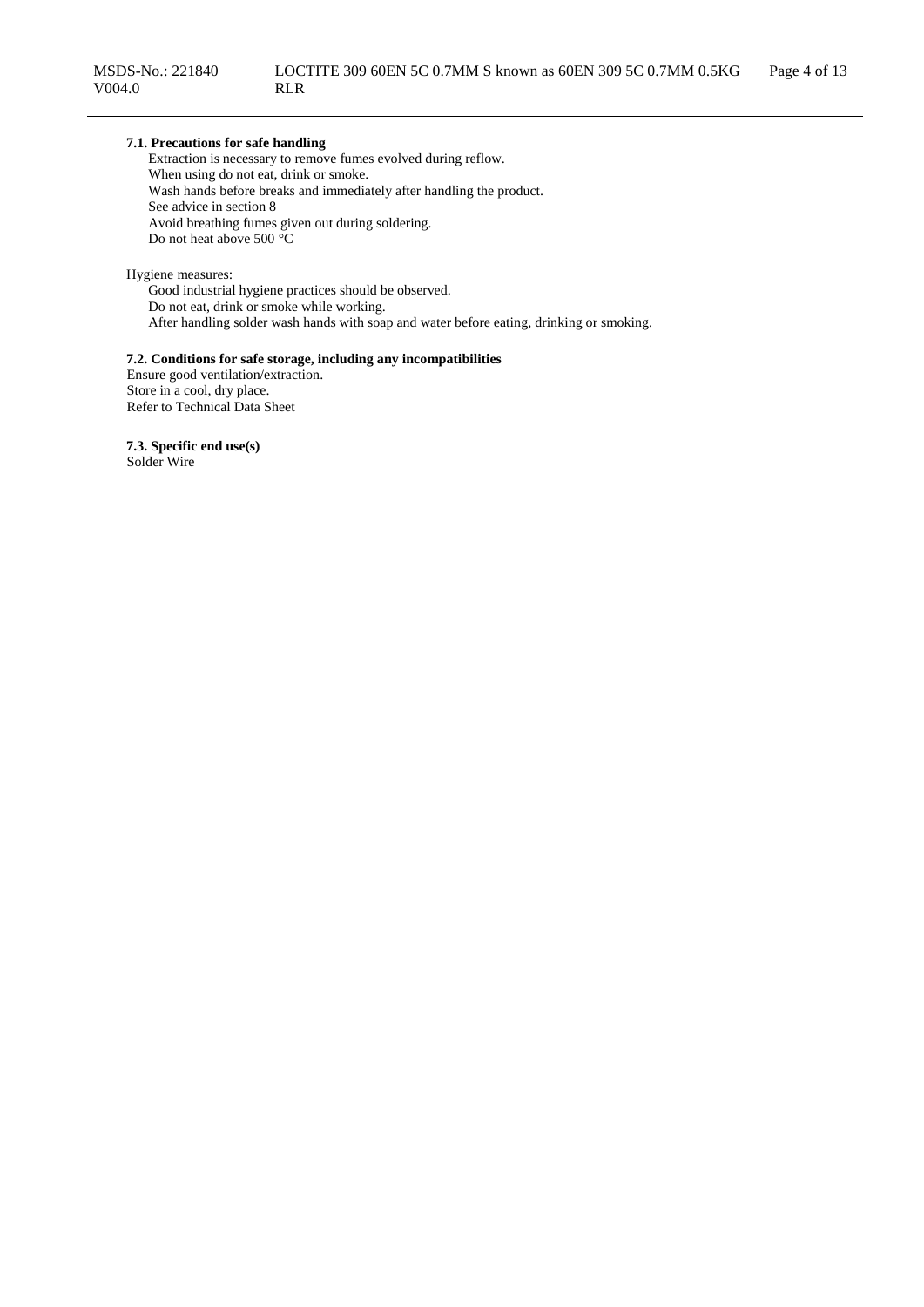# **SECTION 8: Exposure controls/personal protection**

# **8.1. Control parameters**

# **Occupational Exposure Limits**

Valid for

Great Britain

| <b>Ingredient [Regulated substance]</b>                                                  | ppm | mg/m <sup>3</sup> | <b>Value type</b>                    | Short term exposure limit<br>category / Remarks | <b>Regulatory list</b> |
|------------------------------------------------------------------------------------------|-----|-------------------|--------------------------------------|-------------------------------------------------|------------------------|
| Lead<br>7439-92-1<br><b>ILEAD AND LEAD COMPOUNDS,</b><br>OTHER THAN LEAD ALKYLS (AS PB)] |     | 0,15              | Time Weighted Average<br>(TWA):      |                                                 | EH40 WEL               |
| Lead<br>7439-92-1<br><b>INORGANIC LEAD AND ITS</b><br>COMPOUNDS]                         |     | 0,15              | Time Weighted Average<br>(TWA):      |                                                 | EU OEL                 |
| Lead<br>7439-92-1<br><b>ILEAD AND ITS IONIC COMPOUNDS!</b>                               |     |                   | <b>Biological Limit Value:</b>       |                                                 | EU OEL II              |
| Rosin<br>8050-09-7<br>[ROSIN-BASED SOLDER FLUX FUME]                                     |     | 0.05              | Time Weighted Average<br>(TWA):      |                                                 | EH40 WEL               |
| Rosin<br>8050-09-7<br>[ROSIN-BASED SOLDER FLUX FUME]                                     |     | 0,15              | Short Term Exposure<br>Limit (STEL): |                                                 | EH40 WEL               |

# **Occupational Exposure Limits**

Valid for

Ireland

| <b>Ingredient [Regulated substance]</b>                                                                        | ppm | mg/m <sup>3</sup> | <b>Value type</b>                    | Short term exposure limit<br>category / Remarks | <b>Regulatory list</b> |
|----------------------------------------------------------------------------------------------------------------|-----|-------------------|--------------------------------------|-------------------------------------------------|------------------------|
| Tin<br>7440-31-5<br>[TIN, METAL (AS SN)]                                                                       |     | 2                 | Time Weighted Average<br>(TWA):      | <b>Indicative OELV</b>                          | IR_OEL                 |
| Tin<br>7440-31-5<br><b>[TIN (INORGANIC COMPOUNDS AS</b><br>$SN$ ]                                              |     | $\overline{2}$    | Time Weighted Average<br>(TWA):      | Indicative                                      | <b>ECTLV</b>           |
| Lead<br>7439-92-1<br><b>[LEAD AND ITS COMPOUNDS (EXCEPT)</b><br>TETRAETHYL LEAD)]                              |     | 0,15              | Time Weighted Average<br>(TWA):      | <b>Binding OELV</b>                             | IR OEL                 |
| Lead<br>7439-92-1<br><b>INORGANIC LEAD AND ITS</b><br><b>COMPOUNDS</b>                                         |     | 0.15              | Time Weighted Average<br>(TWA):      |                                                 | EU_OEL                 |
| Lead<br>7439-92-1<br>[LEAD AND ITS IONIC COMPOUNDS]                                                            |     |                   | <b>Biological Limit Value:</b>       |                                                 | EU_OEL_II              |
| Rosin<br>8050-09-7<br>[ROSIN CORE SOLDER PYROLYSIS<br>PRODUCTS (AS AIRBORNE TOTAL<br><b>RESIN ACID)</b>        |     | 0,05              | Time Weighted Average<br>(TWA):      |                                                 | $IR$ <sup>OEL</sup>    |
| Rosin<br>8050-09-7<br><b>IROSIN CORE SOLDER PYROLYSIS</b><br>PRODUCTS (AS AIRBORNE TOTAL<br><b>RESIN ACID)</b> |     | 0,15              | Short Term Exposure<br>Limit (STEL): |                                                 | IR_OEL                 |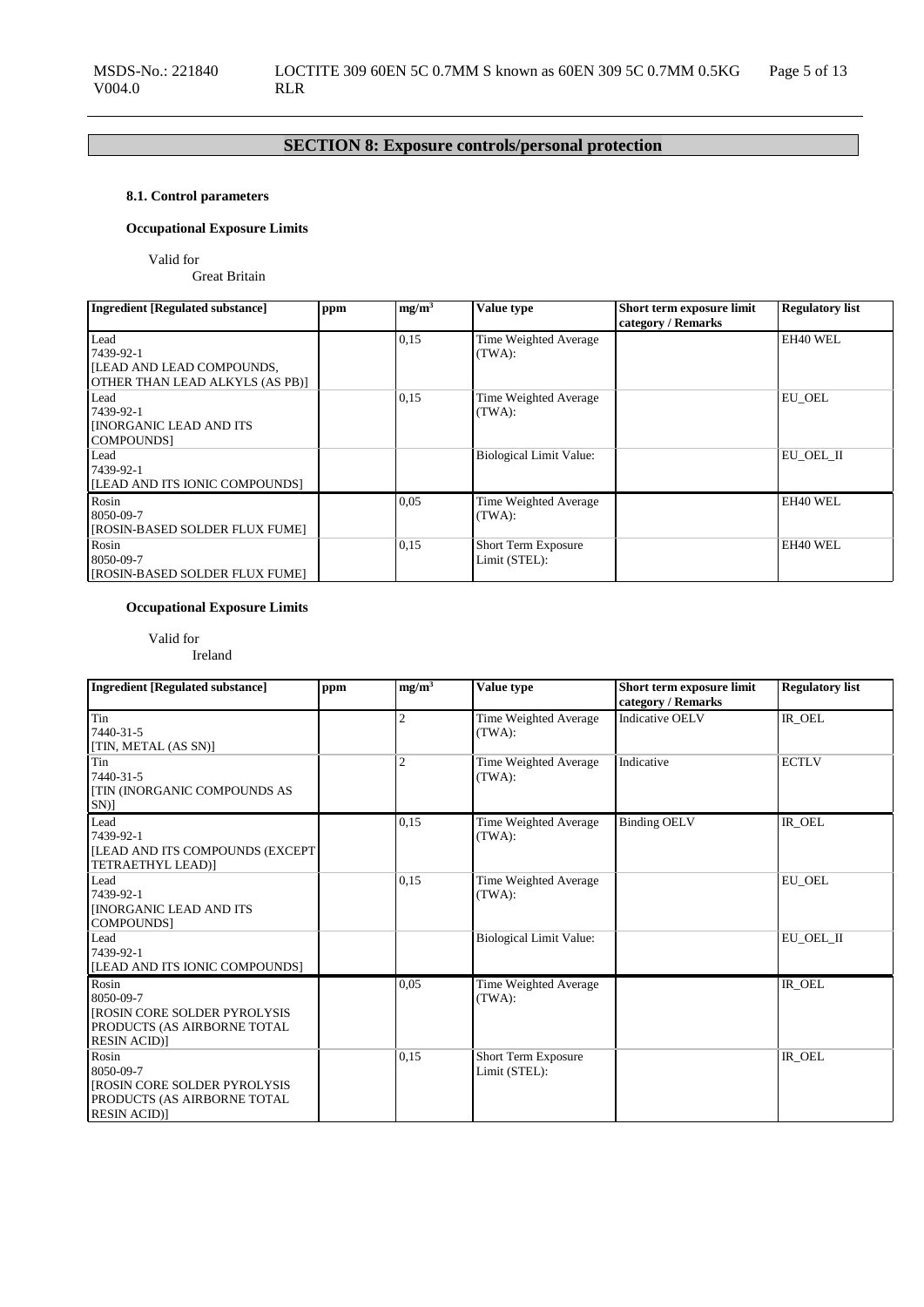# **Predicted No-Effect Concentration (PNEC):**

| Name on list       | <b>Environmental Exposure</b><br>Compartment | period | <b>Value</b>  |     |                                   |        | <b>Remarks</b> |
|--------------------|----------------------------------------------|--------|---------------|-----|-----------------------------------|--------|----------------|
|                    |                                              |        | mg/l          | ppm | mg/kg                             | others |                |
| Lead               | aqua                                         |        | $5,6 \mu g/l$ |     |                                   |        |                |
| 7439-92-1          | (freshwater)                                 |        |               |     |                                   |        |                |
| Lead               | aqua (marine                                 |        | $3,4 \mu g/l$ |     |                                   |        |                |
| 7439-92-1          | water)                                       |        |               |     |                                   |        |                |
| Lead               | sediment                                     |        |               |     | $174$ mg/kg                       |        |                |
| 7439-92-1<br>Lead  | (freshwater)<br>sediment                     |        |               |     | $164$ mg/kg                       |        |                |
| 7439-92-1          | (marine water)                               |        |               |     |                                   |        |                |
| Lead               | soil                                         |        |               |     | $147 \frac{\text{mg}}{\text{kg}}$ |        |                |
| 7439-92-1          |                                              |        |               |     |                                   |        |                |
| Lead               | oral                                         |        |               |     | $10.9$ mg/kg                      |        |                |
| 7439-92-1          |                                              |        |               |     |                                   |        |                |
| Lead               | sewage                                       |        | $100 \mu g/l$ |     |                                   |        |                |
| 7439-92-1          | treatment plant                              |        |               |     |                                   |        |                |
| Tin                | (STP)                                        |        |               |     |                                   |        |                |
| 7440-31-5          | aqua<br>(freshwater)                         |        |               |     |                                   |        |                |
| Tin                | aqua (marine                                 |        |               |     |                                   |        |                |
| 7440-31-5          | water)                                       |        |               |     |                                   |        |                |
| Tin                | sewage                                       |        |               |     |                                   |        |                |
| 7440-31-5          | treatment plant                              |        |               |     |                                   |        |                |
|                    | (STP)                                        |        |               |     |                                   |        |                |
| Tin                | sediment                                     |        |               |     |                                   |        |                |
| 7440-31-5          | (freshwater)                                 |        |               |     |                                   |        |                |
| Tin<br>7440-31-5   | sediment<br>(marine water)                   |        |               |     |                                   |        |                |
| Tin                | Air                                          |        |               |     |                                   |        |                |
| 7440-31-5          |                                              |        |               |     |                                   |        |                |
| Tin                | soil                                         |        |               |     |                                   |        |                |
| 7440-31-5          |                                              |        |               |     |                                   |        |                |
| Tin                | Predator                                     |        |               |     |                                   |        |                |
| 7440-31-5          |                                              |        |               |     |                                   |        |                |
| Rosin              | aqua                                         |        | $0,002$ mg/l  |     |                                   |        |                |
| 8050-09-7<br>Rosin | (freshwater)<br>aqua (marine                 |        | 0,0002        |     |                                   |        |                |
| 8050-09-7          | water)                                       |        | mg/1          |     |                                   |        |                |
| Rosin              | sediment                                     |        |               |     | 0,007                             |        |                |
| 8050-09-7          | (freshwater)                                 |        |               |     | mg/kg                             |        |                |
| Rosin              | sediment                                     |        |               |     | 0,001                             |        |                |
| 8050-09-7          | (marine water)                               |        |               |     | mg/kg                             |        |                |
| Rosin              | soil                                         |        |               |     | 0,0001                            |        |                |
| 8050-09-7          |                                              |        |               |     | mg/kg                             |        |                |
| Rosin              | sewage                                       |        | $1000$ mg/l   |     |                                   |        |                |
| 8050-09-7          | treatment plant<br>(STP)                     |        |               |     |                                   |        |                |
| Rosin              | aqua                                         |        | $0,016$ mg/l  |     |                                   |        |                |
| 8050-09-7          | <i>(intermittent)</i>                        |        |               |     |                                   |        |                |
|                    | releases)                                    |        |               |     |                                   |        |                |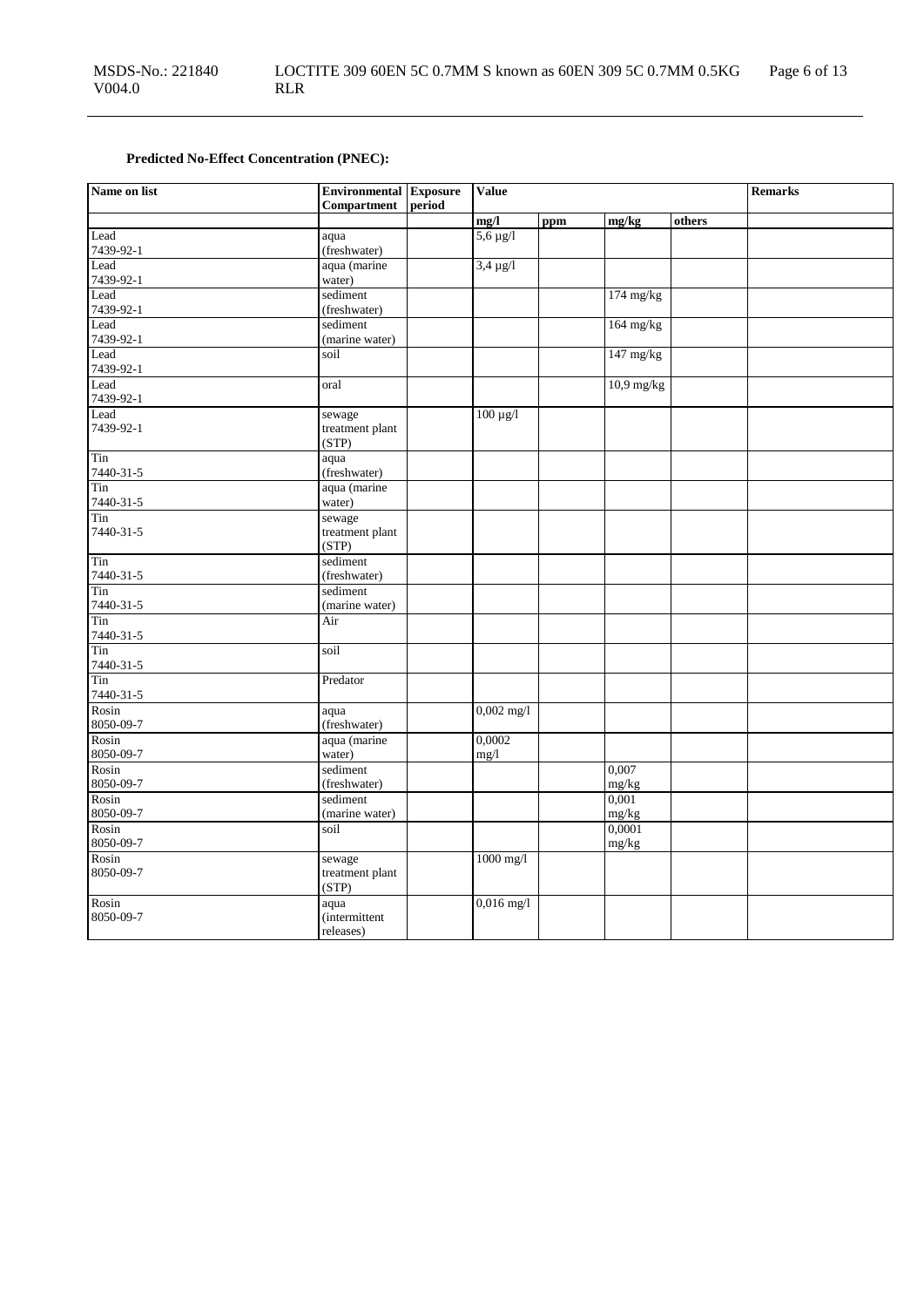## **Derived No-Effect Level (DNEL):**

| Name on list       | <b>Application</b><br>Area | Route of<br><b>Exposure</b> | <b>Health Effect</b>                        | <b>Exposure</b><br><b>Time</b> | <b>Value</b>                     | <b>Remarks</b> |
|--------------------|----------------------------|-----------------------------|---------------------------------------------|--------------------------------|----------------------------------|----------------|
| Tin<br>7440-31-5   | General<br>population      | dermal                      | Long term<br>exposure -<br>systemic effects |                                | 80 mg/kg                         |                |
| Tin<br>7440-31-5   | Workers                    | inhalation                  | Long term<br>exposure -<br>systemic effects |                                | 71 mg/m3                         |                |
| Tin<br>7440-31-5   | Workers                    | dermal                      | Long term<br>exposure -<br>systemic effects |                                | $10 \frac{\text{mg}}{\text{kg}}$ |                |
| Tin<br>7440-31-5   | General<br>population      | inhalation                  | Long term<br>exposure -<br>systemic effects |                                | $17 \text{ mg/m}$                |                |
| Tin<br>7440-31-5   | General<br>population      | oral                        | Long term<br>exposure -<br>systemic effects |                                | $5 \ \mathrm{mg/kg}$             |                |
| Rosin<br>8050-09-7 | Workers                    | inhalation                  | Long term<br>exposure -<br>systemic effects |                                | $117$ mg/m $3$                   |                |
| Rosin<br>8050-09-7 | Workers                    | dermal                      | Long term<br>exposure -<br>systemic effects |                                | $17 \text{ mg/kg}$               |                |
| Rosin<br>8050-09-7 | General<br>population      | inhalation                  | Long term<br>exposure -<br>systemic effects |                                | $35$ mg/m $3$                    |                |
| Rosin<br>8050-09-7 | General<br>population      | dermal                      | Long term<br>exposure -<br>systemic effects |                                | $10 \text{ mg/kg}$               |                |
| Rosin<br>8050-09-7 | General<br>population      | oral                        | Long term<br>exposure -<br>systemic effects |                                | $10 \text{ mg/kg}$               |                |

**Biological Exposure Indices:**

None

#### **8.2. Exposure controls:**

Engineering controls:

Extraction is necessary to remove fumes evolved during reflow.

Where reasonably practicable this should be achieved by the use of local exhaust ventilation and good general extraction. Ensure good ventilation/extraction.

Respiratory protection:

Ensure adequate ventilation.

An approved mask or respirator fitted with an organic vapour cartridge should be worn if the product is used in a poorly ventilated area

In case of aerosol formation, we recommend wearing of appropriate respiratory protection equipment with ABEK P2 filter (EN 14387).

This recommendation should be matched to local conditions.

Hand protection:

Please note that in practice the working life of chemical resistant gloves may be considerably reduced as a result of many influencing factors (e.g. temperature). Suitable risk assessment should be carried out by the end user. If signs of wear and tear are noticed then the gloves should be replaced.

The use of chemical resistant gloves such as Nitrile is recommended.

Eye protection:

Safety glasses with sideshields or chemical safety goggles should be worn if there is a risk of splashing. Protective eye equipment should conform to EN166.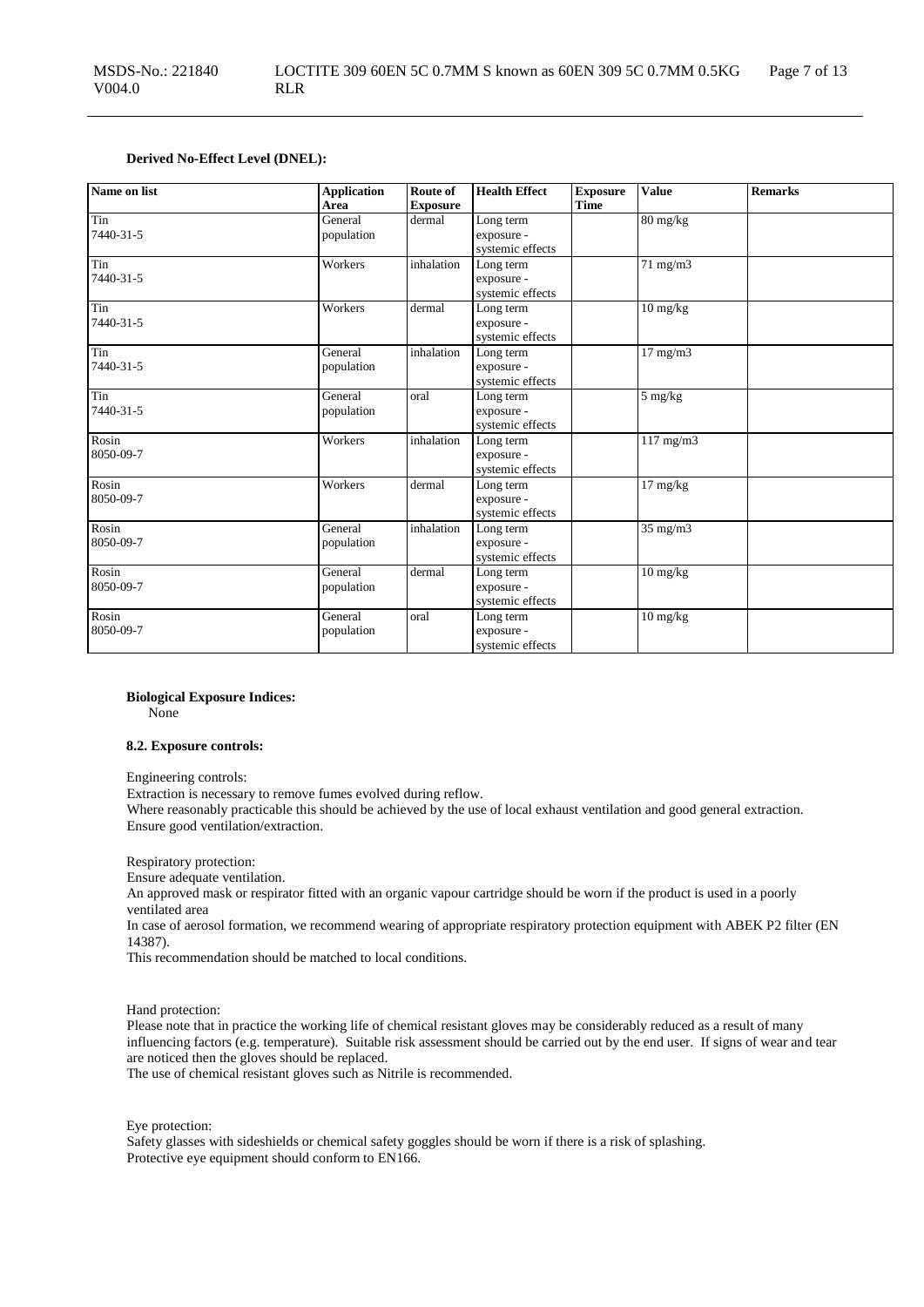Skin protection:

Wear suitable protective clothing.

Protective clothing should conform to EN 14605 for liquid splashes or to EN 13982 for dusts.

Advices to personal protection equipment:

The information provided on personal protective equipment is for guidance purposes only. A full risk assessment should be conducted prior to using this product to determine the appropriate personal protective equipment to suit local conditions. Personal protective equipment should conform to the relevant EN standard.

## **SECTION 9: Physical and chemical properties**

|  | 9.1. Information on basic physical and chemical properties |  |  |  |  |  |  |
|--|------------------------------------------------------------|--|--|--|--|--|--|
|--|------------------------------------------------------------|--|--|--|--|--|--|

| Appearance                             | solid                               |
|----------------------------------------|-------------------------------------|
|                                        | grey                                |
| Odor                                   | None                                |
| Odour threshold                        | No data available / Not applicable  |
|                                        |                                     |
|                                        |                                     |
| pH                                     | Not applicable                      |
| Melting point                          | 183,0 - 188,0 °C (361.4 - 370.4 °F) |
| Solidification temperature             | No data available / Not applicable  |
| Initial boiling point                  | Not determined                      |
| Flash point                            | No data available / Not applicable  |
| Evaporation rate                       | No data available / Not applicable  |
| Flammability                           | No data available / Not applicable  |
| <b>Explosive limits</b>                | No data available / Not applicable  |
| Vapour pressure                        | Not applicable                      |
| Relative vapour density:               | No data available / Not applicable  |
| Density                                | $8,5000 \text{ g/cm}$ 3             |
| $\bigcirc$                             |                                     |
| Bulk density                           | No data available / Not applicable  |
| Solubility                             | No data available / Not applicable  |
| Solubility (qualitative)               | Insoluble                           |
| Partition coefficient: n-octanol/water | Not applicable                      |
| Auto-ignition temperature              | No data available / Not applicable  |
| Decomposition temperature              | No data available / Not applicable  |
| Viscosity                              | No data available / Not applicable  |
| Viscosity (kinematic)                  | No data available / Not applicable  |
| <b>Explosive properties</b>            | No data available / Not applicable  |
| Oxidising properties                   | No data available / Not applicable  |
|                                        |                                     |

## **9.2. Other information**

No data available / Not applicable

## **SECTION 10: Stability and reactivity**

#### **10.1. Reactivity**

Solder alloy will react with concentrated nitric acid to produce toxic fumes of nitrogen oxides.

#### **10.2. Chemical stability**

Stable under recommended storage conditions.

#### **10.3. Possibility of hazardous reactions**

See section reactivity

#### **10.4. Conditions to avoid**

No decomposition if stored and applied as directed.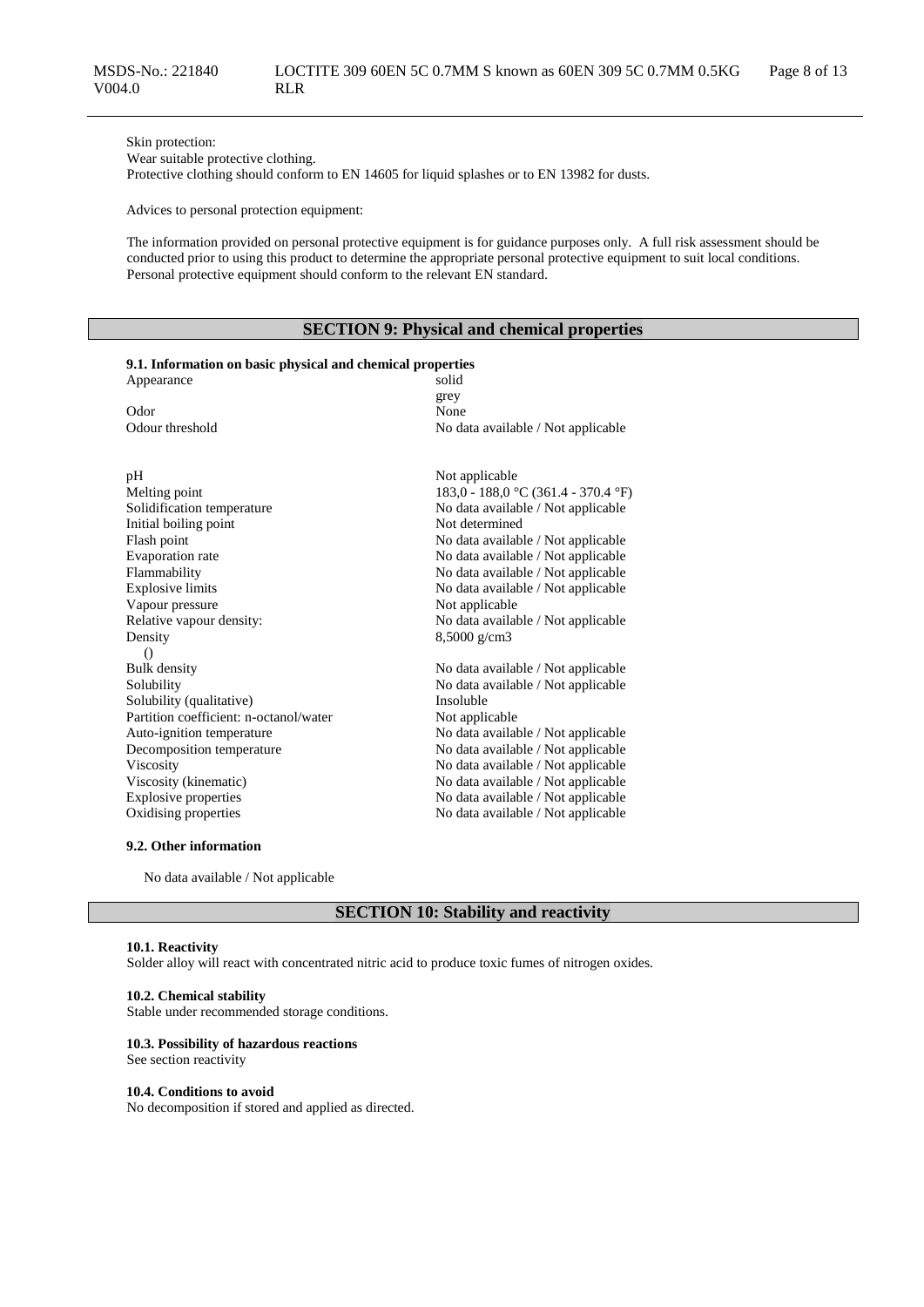#### **10.5. Incompatible materials**

See section reactivity.

#### **10.6. Hazardous decomposition products**

Thermal decomposition can lead to release of irritating gases and vapors.

## **SECTION 11: Toxicological information**

#### **11.1. Information on toxicological effects**

#### **General toxicological information:**

The mixture is classified based on the available hazard information for the ingredients as defined in the classification criteria for mixtures for each hazard class or differentiation in Annex I to Regulation (EC) No 1272/2008. Relevant available health/ecological information for the substances listed under Section 3 is provided in the following.

#### **STOT-repeated exposure:**

Causes damage to organs (Blood, Kidney, Central Nervous system) through prolonged or repeated exposure (inhalation-dust, oral)

#### **Inhalative toxicity:**

Fumes evolved at soldering temperatures will irritate the nose, throat and lungs. Prolonged or repeated exposure to flux fumes may result in sensitisation in sensitive workers.

#### **Dermal toxicity:**

This product is considered to have low dermal toxicity.

#### **Skin irritation:**

Fumes emitted during soldering may irritate the skin.

## **Eye irritation:**

Fumes emitted during soldering may irritate the eyes.

#### **Sensitizing:**

May cause allergic reaction.

#### **Reproductive toxicity:**

May damage fertility. May damage the unborn child. May cause harm to breast-fed children.

#### **Acute oral toxicity:**

| <b>Hazardous components</b> | Value | Value           | Route of    | <b>Exposure</b> | <b>Species</b> | <b>Method</b>             |
|-----------------------------|-------|-----------------|-------------|-----------------|----------------|---------------------------|
| CAS-No.                     | type  |                 | application | time            |                |                           |
| Tin                         | LD50  | $>$ 2.000 mg/kg | oral        |                 | rat            | OECD Guideline 423 (Acute |
| 7440-31-5                   |       |                 |             |                 |                | Oral toxicity)            |
| Rosin                       | LD50  | $2.800$ mg/kg   | oral        |                 | rat            | not specified             |
| 8050-09-7                   |       |                 |             |                 |                |                           |

#### **Acute inhalative toxicity:**

| Hazard<br>: components<br>rdous<br>-1azar - | ⁄ alue | ⁄ alue | <b>Route of</b>    | Exposure | <b>Species</b> | Method<br>. |
|---------------------------------------------|--------|--------|--------------------|----------|----------------|-------------|
| $\Lambda$ C $\Gamma$<br>-NO.<br>-A0-        | vpe    |        | . .<br>application | time     |                |             |

#### **Acute dermal toxicity:**

| <b>Hazardous components</b> | Value | Value                   | <b>Route of</b> | <b>Exposure</b> | <b>Species</b> | <b>Method</b>             |
|-----------------------------|-------|-------------------------|-----------------|-----------------|----------------|---------------------------|
| CAS-No.                     | tvpe  |                         | application     | time            |                |                           |
| Tin                         | LD50  | $>$ 2.000 mg/kg         | dermal          |                 | rat            | OECD Guideline 402 (Acute |
| 7440-31-5                   |       |                         |                 |                 |                | Dermal Toxicity)          |
| Rosin                       | LD50  | $> 2.000 \text{ mg/kg}$ | dermal          |                 | rat            | OECD Guideline 402 (Acute |
| 8050-09-7                   |       |                         |                 |                 |                | Dermal Toxicity)          |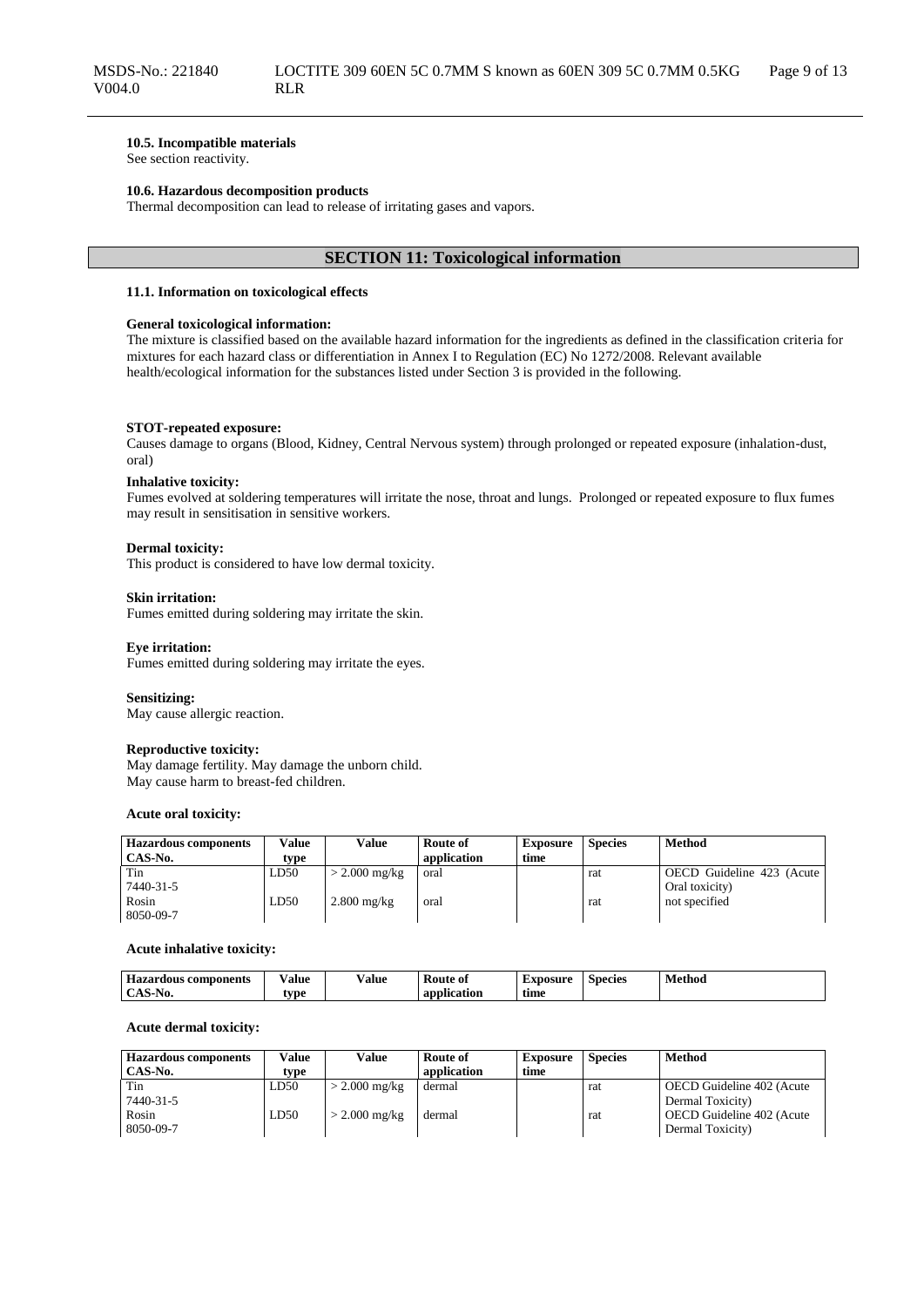## **Skin corrosion/irritation:**

| <b>Hazardous components</b><br>CAS-No. | <b>Result</b>  | <b>Exposure</b><br>time | <b>Species</b> | Method                                                      |
|----------------------------------------|----------------|-------------------------|----------------|-------------------------------------------------------------|
| Tin<br>7440-31-5                       | not irritating |                         | rabbit         | OECD Guideline 404 (Acute<br>Dermal Irritation / Corrosion) |
| Rosin<br>8050-09-7                     | not irritating | 4 h                     | rabbit         | OECD Guideline 404 (Acute<br>Dermal Irritation / Corrosion) |

#### **Serious eye damage/irritation:**

| <b>Hazardous components</b><br>CAS-No. | <b>Result</b>  | <b>Exposure</b><br>time | <b>Species</b> | Method                                                   |
|----------------------------------------|----------------|-------------------------|----------------|----------------------------------------------------------|
| Tin<br>7440-31-5                       | not irritating |                         | rabbit         | OECD Guideline 405 (Acute<br>Eye Irritation / Corrosion) |
| Rosin<br>8050-09-7                     | not irritating |                         | rabbit         | OECD Guideline 405 (Acute<br>Eve Irritation / Corrosion) |

## **Germ cell mutagenicity:**

| <b>Hazardous components</b> | <b>Result</b> | Type of study /      | <b>Metabolic</b>     | <b>Species</b> | <b>Method</b>                |
|-----------------------------|---------------|----------------------|----------------------|----------------|------------------------------|
| CAS-No.                     |               | Route of             | activation /         |                |                              |
|                             |               | administration       | <b>Exposure time</b> |                |                              |
| Tin                         | negative      | bacterial reverse    | with and without     |                | <b>OECD</b> Guideline 471    |
| 7440-31-5                   |               | mutation assay (e.g. |                      |                | (Bacterial Reverse Mutation) |
|                             |               | Ames test)           |                      |                | Assay)                       |
|                             | negative      | in vitro mammalian   | with and without     |                | OECD Guideline 473 (In vitro |
|                             |               | chromosome           |                      |                | Mammalian Chromosome         |
|                             |               | aberration test      |                      |                | <b>Aberration Test</b> )     |
|                             | negative      | mammalian cell       | with and without     |                | OECD Guideline 476 (In vitro |
|                             |               | gene mutation assay  |                      |                | Mammalian Cell Gene          |
|                             |               |                      |                      |                | <b>Mutation Test</b> )       |
| Rosin                       | negative      | bacterial reverse    | with and without     |                | OECD Guideline 471           |
| 8050-09-7                   |               | mutation assay (e.g. |                      |                | (Bacterial Reverse Mutation) |
|                             |               | Ames test)           |                      |                | Assay)                       |

## **Reproductive toxicity:**

| <b>Hazardous substances</b><br>CAS-No. | <b>Result / Classification</b> | <b>Species</b> | <b>Exposure</b><br>time | <b>Species</b> | Method                                                                             |
|----------------------------------------|--------------------------------|----------------|-------------------------|----------------|------------------------------------------------------------------------------------|
| Tin<br>$7440 - 31 - 5$                 | NOAEL $P = > 1.000$ mg/kg      | oral: gavage   | 56 days                 | rat            | OECD Guideline 421<br>(Reproduction /<br>Developmental Toxicity<br>Screening Test) |

## **Repeated dose toxicity**

| <b>Hazardous components</b><br>CAS-No. | Result                                | Route of<br>application | <b>Exposure time</b> /<br><b>Frequency of</b><br>treatment | <b>Species</b> | Method                                                                    |
|----------------------------------------|---------------------------------------|-------------------------|------------------------------------------------------------|----------------|---------------------------------------------------------------------------|
| Tin<br>7440-31-5                       | 1.000<br>$NOAEL \Rightarrow$<br>mg/kg | oral: gavage            | 28 davsdaily                                               | rat            | OECD Guideline 407<br>(Repeated Dose 28-Day Oral)<br>Toxicity in Rodents) |

# **SECTION 12: Ecological information**

## **General ecological information:**

The mixture is classified based on the available hazard information for the ingredients as defined in the classification criteria for mixtures for each hazard class or differentiation in Annex I to Regulation (EC) No 1272/2008. Relevant available health/ecological information for the substances listed under Section 3 is provided in the following.

#### **12.1. Toxicity**

#### **Ecotoxicity:**

Do not empty into drains / surface water / ground water.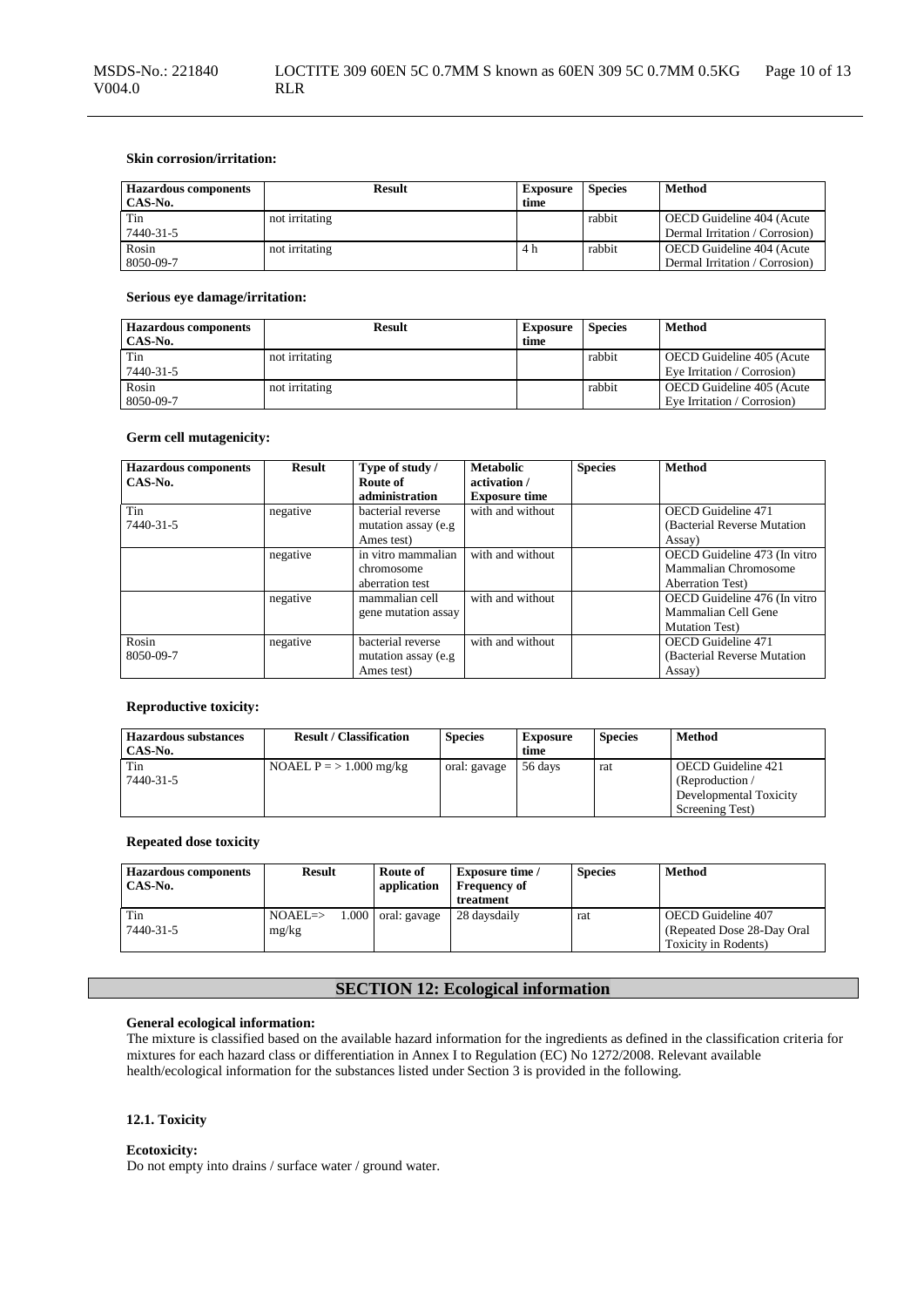| <b>Hazardous components</b>              | Value | Value | Acute                      | <b>Exposure</b> | Species | Method |
|------------------------------------------|-------|-------|----------------------------|-----------------|---------|--------|
|                                          |       |       |                            |                 |         |        |
| $C$ $\uparrow$ $C$ $\uparrow$ $\uparrow$ | tvpe  |       | $\ddotsc$<br>m<br>Toxicity | time            |         |        |
| CAS-N0.                                  |       |       |                            |                 |         |        |
|                                          |       |       | <b>Study</b>               |                 |         |        |
|                                          |       |       |                            |                 |         |        |

#### **12.2. Persistence and degradability**

#### **Persistence and Biodegradability:**

The product is not biodegradable.

| <b>Hazardous components</b> | <b>Result</b>         | Route of    | <b>Degradability</b> | <b>Method</b>                                                  |
|-----------------------------|-----------------------|-------------|----------------------|----------------------------------------------------------------|
| CAS-No.                     |                       | application |                      |                                                                |
| Rosin<br>8050-09-7          | readily biodegradable | aerobic     | 71 %                 | OECD Guideline 301 D (Ready<br>Biodegradability: Closed Bottle |
|                             |                       |             |                      | Test)                                                          |

#### **12.3. Bioaccumulative potential / 12.4. Mobility in soil**

#### **Mobility:**

The product is insoluble and sinks in water.

#### **Bioaccumulative potential:**

No data available.

# **Bioaccumulative potential:**

Octanol/Water distribution coefficient: Not applicable

| <b>Hazardous components</b> |            | <b>LogPow</b>   Bioconcentration | Exposure | <b>Species</b> | <b>Temperature</b> | Method                     |
|-----------------------------|------------|----------------------------------|----------|----------------|--------------------|----------------------------|
| CAS-No.                     |            | factor (BCF)                     | time     |                |                    |                            |
| Rosin                       | $-3 - 6.2$ |                                  |          |                |                    | OECD Guideline 117         |
| 8050-09-7                   |            |                                  |          |                |                    | (Partition Coefficient (n- |
|                             |            |                                  |          |                |                    | octanol / water), HPLC     |
|                             |            |                                  |          |                |                    | Method)                    |

#### **12.5. Results of PBT and vPvB assessment**

| <b>Hazardous components</b> | <b>PBT/vPvB</b>                                                                      |
|-----------------------------|--------------------------------------------------------------------------------------|
| CAS-No.                     |                                                                                      |
| Lead                        | Not fulfilling Persistent, Bioaccumulative and Toxic (PBT), very Persistent and very |
| 7439-92-1                   | Bioaccumulative (vPvB) criteria.                                                     |
| Tin                         | Not fulfilling Persistent, Bioaccumulative and Toxic (PBT), very Persistent and very |
| 7440-31-5                   | Bioaccumulative (vPvB) criteria.                                                     |
| Rosin                       | Not fulfilling Persistent, Bioaccumulative and Toxic (PBT), very Persistent and very |
| 8050-09-7                   | Bioaccumulative (vPvB) criteria.                                                     |

#### **12.6. Other adverse effects**

No data available.

## **SECTION 13: Disposal considerations**

#### **13.1. Waste treatment methods**

Product disposal:

Collection and delivery to recycling enterprise or other registered elimination institution. Dispose of in accordance with local and national regulations.

Disposal of uncleaned packages: Dispose of as unused product.

Waste code

06 04 05 - wastes containing other heavy metals

The valid EWC waste code numbers are source-related. The manufacturer is therefore unable to specify EWC waste codes for the articles or products used in the various sectors. The EWC codes listed are intended as a recommendation for users. We will be happy to advise you.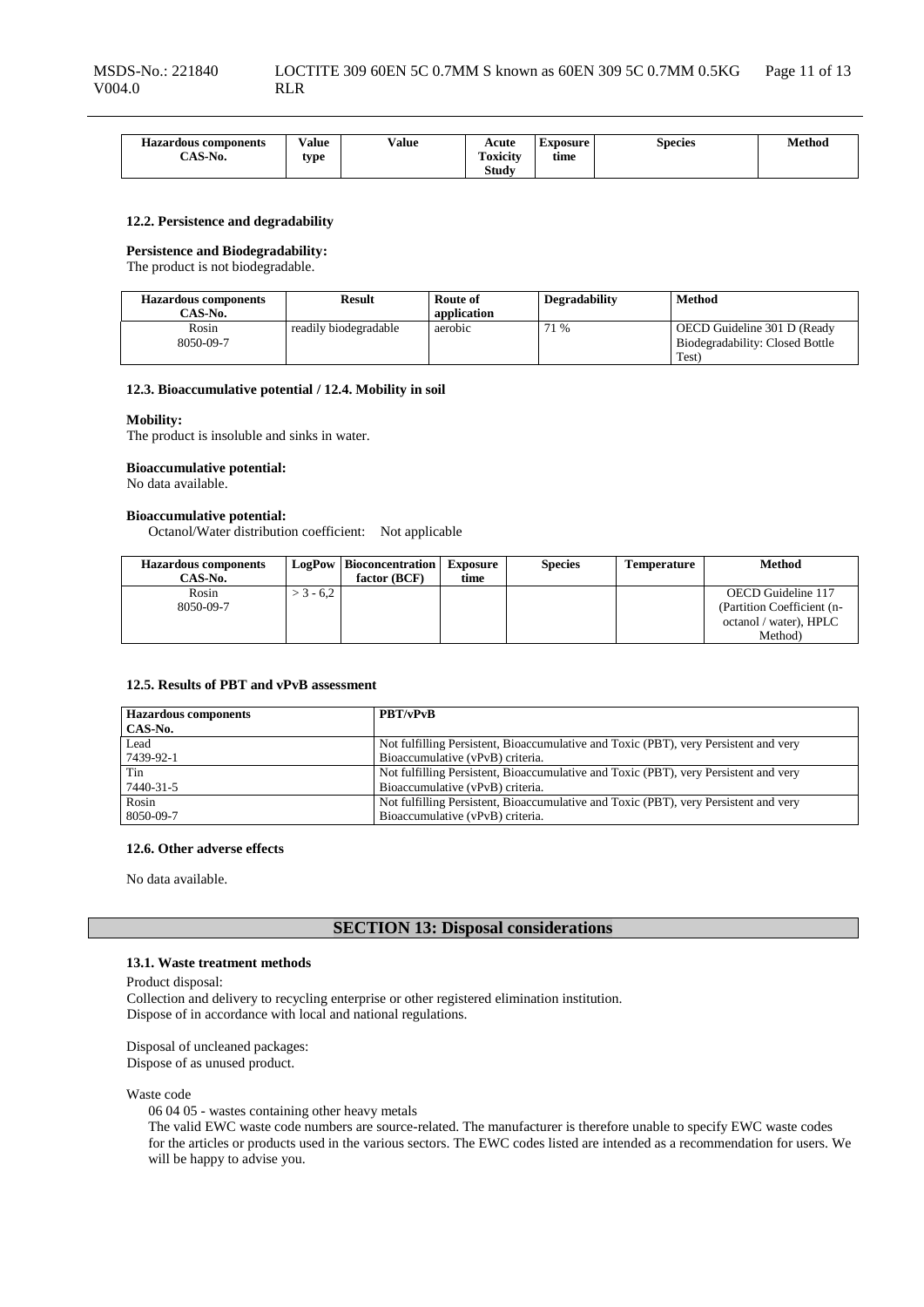# **SECTION 14: Transport information 14.1. UN number**

Not hazardous according to RID, ADR, ADN, IMDG, IATA-DGR. **14.2. UN proper shipping name** Not hazardous according to RID, ADR, ADN, IMDG, IATA-DGR. **14.3. Transport hazard class(es)** Not hazardous according to RID, ADR, ADN, IMDG, IATA-DGR. **14.4. Packing group** Not hazardous according to RID, ADR, ADN, IMDG, IATA-DGR. **14.5. Environmental hazards** Not hazardous according to RID, ADR, ADN, IMDG, IATA-DGR. **14.6. Special precautions for user** Not hazardous according to RID, ADR, ADN, IMDG, IATA-DGR. **14.7. Transport in bulk according to Annex II of Marpol and the IBC Code**

not applicable

## **SECTION 15: Regulatory information**

**15.1. Safety, health and environmental regulations/legislation specific for the substance or mixture**

VOC content (2010/75/EC)  $< 5,0 %$ 

# **15.2. Chemical safety assessment**

A chemical safety assessment has not been carried out.

#### **National regulations/information (Great Britain):**

| Remarks | The Health & Safety at Work Act 1974.                                                                                                                 |
|---------|-------------------------------------------------------------------------------------------------------------------------------------------------------|
|         | The Control of Lead at Work Regulations. L132: Control of Lead at Work:                                                                               |
|         | Approved Code of Practice and Guidance.                                                                                                               |
|         | The Control of Substances Hazardous to Health Regulations. L5: General                                                                                |
|         | Approved Code of Practice to the COSHH Regulations. HS(G)97:A Step by Step                                                                            |
|         | Guide to the COSHH Regulations. HS(G)193:COSHH essentials: Easy steps to                                                                              |
|         | control chemicals.                                                                                                                                    |
|         | IND (G)248L:Solder fume and you. IND(G)249L:Controlling health risks from                                                                             |
|         | rosin (colophony) based solder fluxes.                                                                                                                |
|         | Employees should be under medical surveillance if the risk assessment made                                                                            |
|         | under the Control of Lead at Work Regulations indicates they are likely to be                                                                         |
|         | exposed to significant concentrations of lead, or if an Employment Medical                                                                            |
|         | Advisor or appointed doctor so certifies.                                                                                                             |
|         | A woman employed on work which exposes her to lead should notify her                                                                                  |
|         | employer as soon as possible if she becomes pregnant. The Employment Medical                                                                          |
|         | Advisor / Appointed Doctor should be informed of the pregnancy.                                                                                       |
|         | Under the Management of Health and Safety at Work Regulations, employers are                                                                          |
|         | required to assess the particular risks to health at work of pregnant workers and<br>workers who have recently given birth or who are breast feeding. |
|         |                                                                                                                                                       |